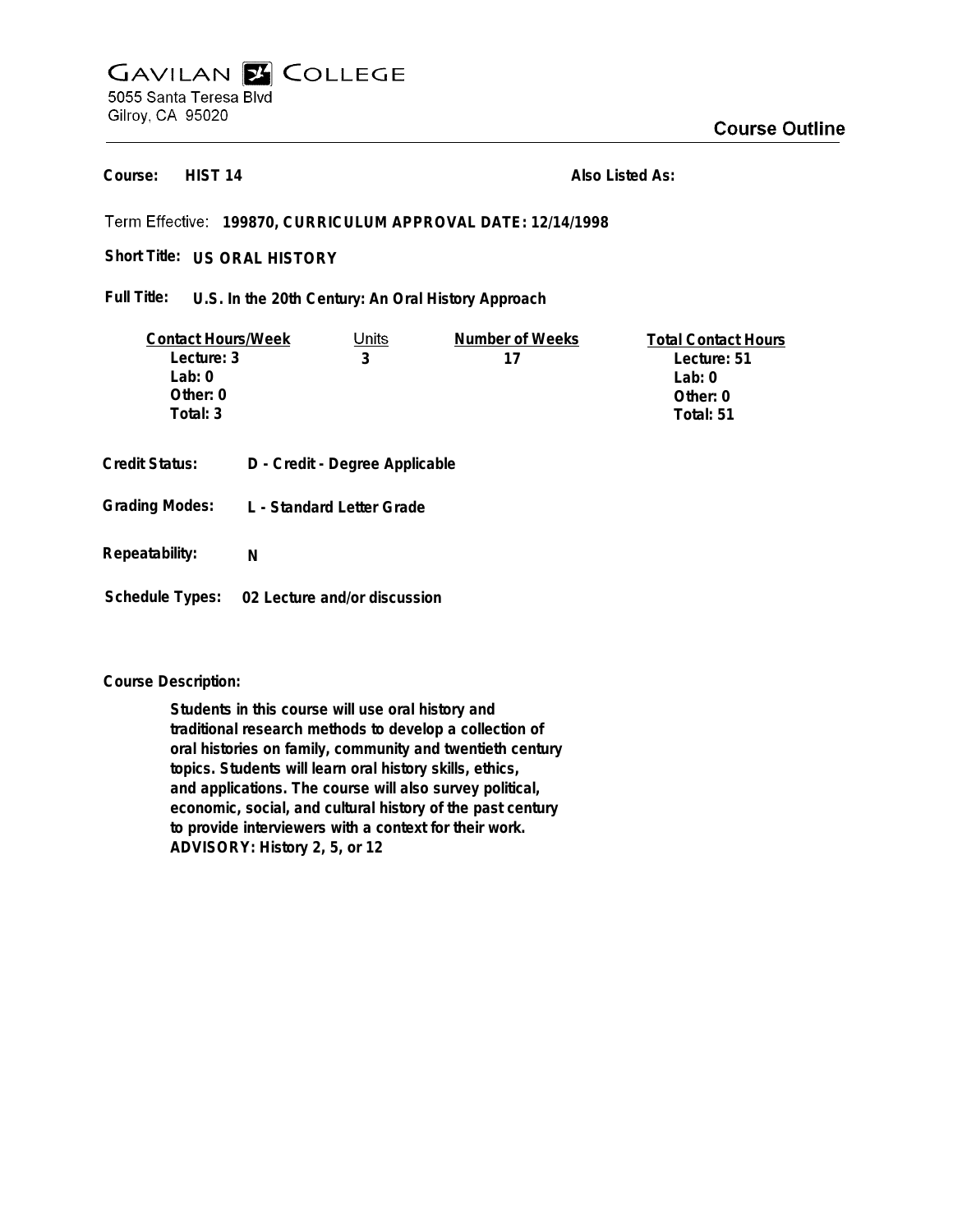**ARTICULATION and CERTIFICATE INFORMATION Associate Degree: GAV C2, effective 199870 GAV D2, effective 199870 CSU GE: CSU C2, effective 199870 CSU D6, effective 199870 IGETC: IGETC 3B, effective 199870 IGETC 4F, effective 199870 CSU TRANSFER: Transferable CSU, effective 199870 UC TRANSFER: Transferable UC, effective 199870**

**PREREQUISITES:**

**COREQUISITES:**

**STUDENT LEARNING OUTCOMES:**

**At the conclusion of the course:**

**Students will be able to design an oral history project from start to finish, identifying the purpose and end-use of their work, and planning how to best approach their interviewees and subjects.**

**Students will learn and practice oral history interviewing skills. Students will apply research skills to specific relevant events and circumstances.**

**Students will learn and apply oral history ethics. Students will learn to organize and categorize information gathered in oral history settings.**

**Students will learn the advantages and disadvantages of oral vs. video history, and will experiment with each.**

**Students will learn to index and transcribe oral history for future use.**

**Students will learn to evaluate the credibility of an interviewee and will learn to verify factual information gathered through oral historiography. By completing two interviews, students will learn to compare the value of different oral history approaches.**

**Students will learn about major social, political, and cultural issues of the 20th century, and explore how those issues affected the lives of individuals and the development of families and communities, including the local communities.**

**Students will read the oral histories of others to develop critical skills that will help them evaluate oral and other history. Students may contribute their oral histories to a Gavilan College Oral History Project to be housed in the college library and cross listed in the Santa Clara County Library system.**

## **TOPICS AND SCOPE:**

**Curriculum Approval Date: 12/14/1998**

**1 3 Introduction to oral history. Oral and written traditions, electronic possibilities, and the history of oral history. The uses of oral history. The value of oral history to various participants.**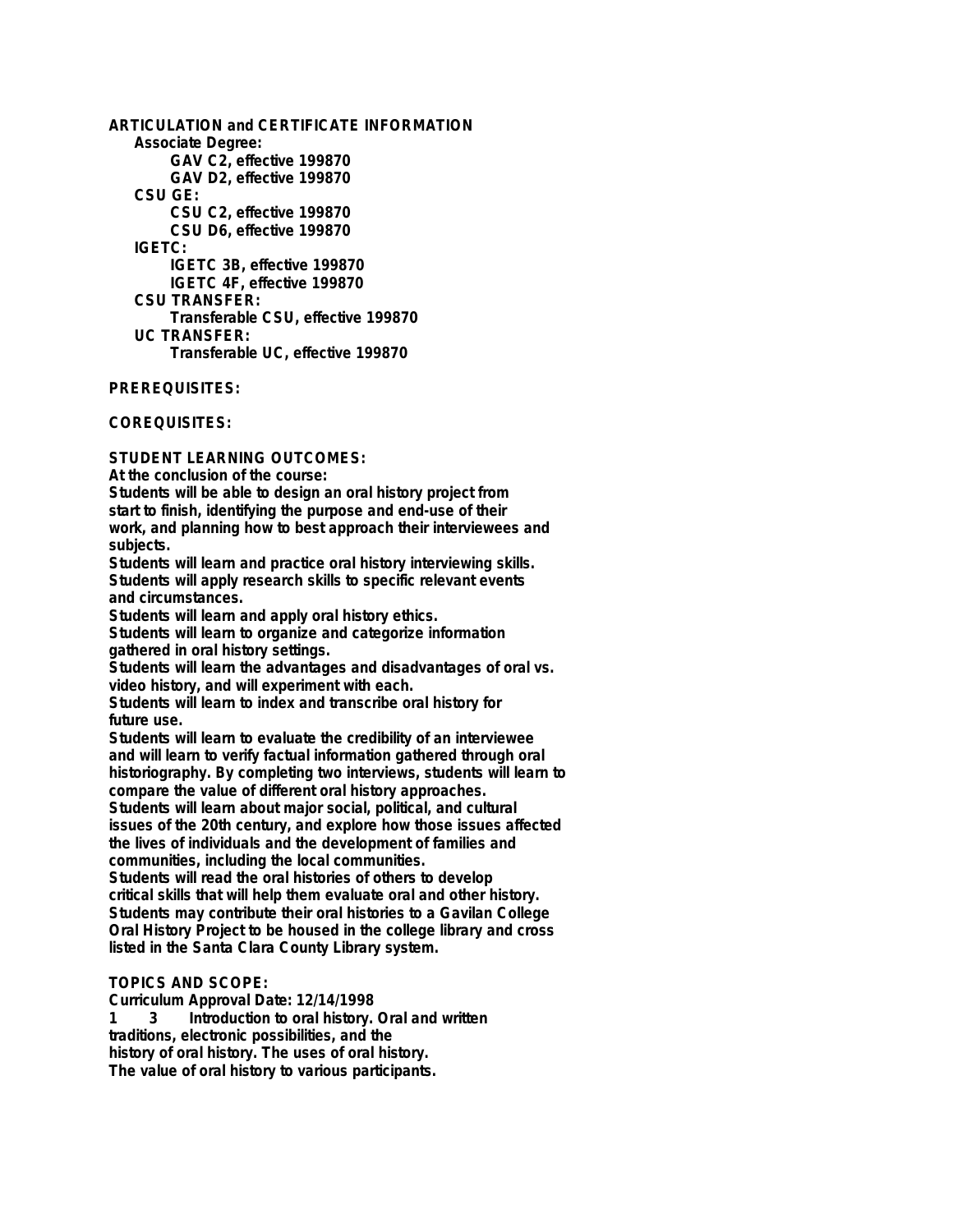**Types of oral histories. What it takes to be a good oral historian. ASSIGNMENTS: Students will read and evaluate oral histories done by others. 2 3 Planning the purpose of an oral history. Professional standards for oral historians. Finding an oral history source. History of the United States, 1900- 1920--major events and changes shaping everyday Life. Gender, ethnicity, and class. What life was like in small Gavilan community towns. ASSIGNMENTS: Students will generate lists of people they may wish to interview, and evaluate those subjects. Students will read about history in the period 1900-1920. 3 3 Interview preparation, research, and legal consents. History of the US in the Great Depression. Self help and government help. Recovery and the failure to recover. How gender, ethnicity, and class shaped peoples' experiences of the Great Depression. ASSIGNMENTS: Students will read Studs Terkel's ^uHard Times^s. Students will prepare for a preliminary interview of their chosen subject and begin research on topics relevant to the subject's life.**

**4 3 Preliminary interview and related research. Students will conduct a non-taped preliminary interview and assess the suitability of their chosen interviewee. Students will pick three topics raised by the preliminary interview for further research, and will design and implement a research plan using traditional library and Internet resources. Students will learn about the causes of World War II and consider its effects on various domestic groups, including some in our area. ASSIGNMENTS: Students will research three relevant topics raised by the interviewee, and will prepare a synopsis of what was learned from the preliminary interview.**

**5 3 Research and evaluation. Students will share their research in panel discussions with the rest of the class in an effort to generate questions and help others with related interests. Students will practice using video and tape equipment and will evaluate the pros and cons of each. Students will consider the effects of World War II upon various domestic groups and upon the postwar world order. ASSIGNMENTS: Students will prepare panel presentations.**

**6 3 Effective interviewing and organization. Students will learn effective interviewing techniques and approaches. Students will practice asking open-ended questions based upon their interviews. Students will learn about the political and social forces affecting life in the 1950s. ASSIGNMENTS: Students will begin their taped oral history interviews. Students will hand in copies of the questions they use to guide their work.**

**7 3 Handling problems and secrets. Oral history ethics.**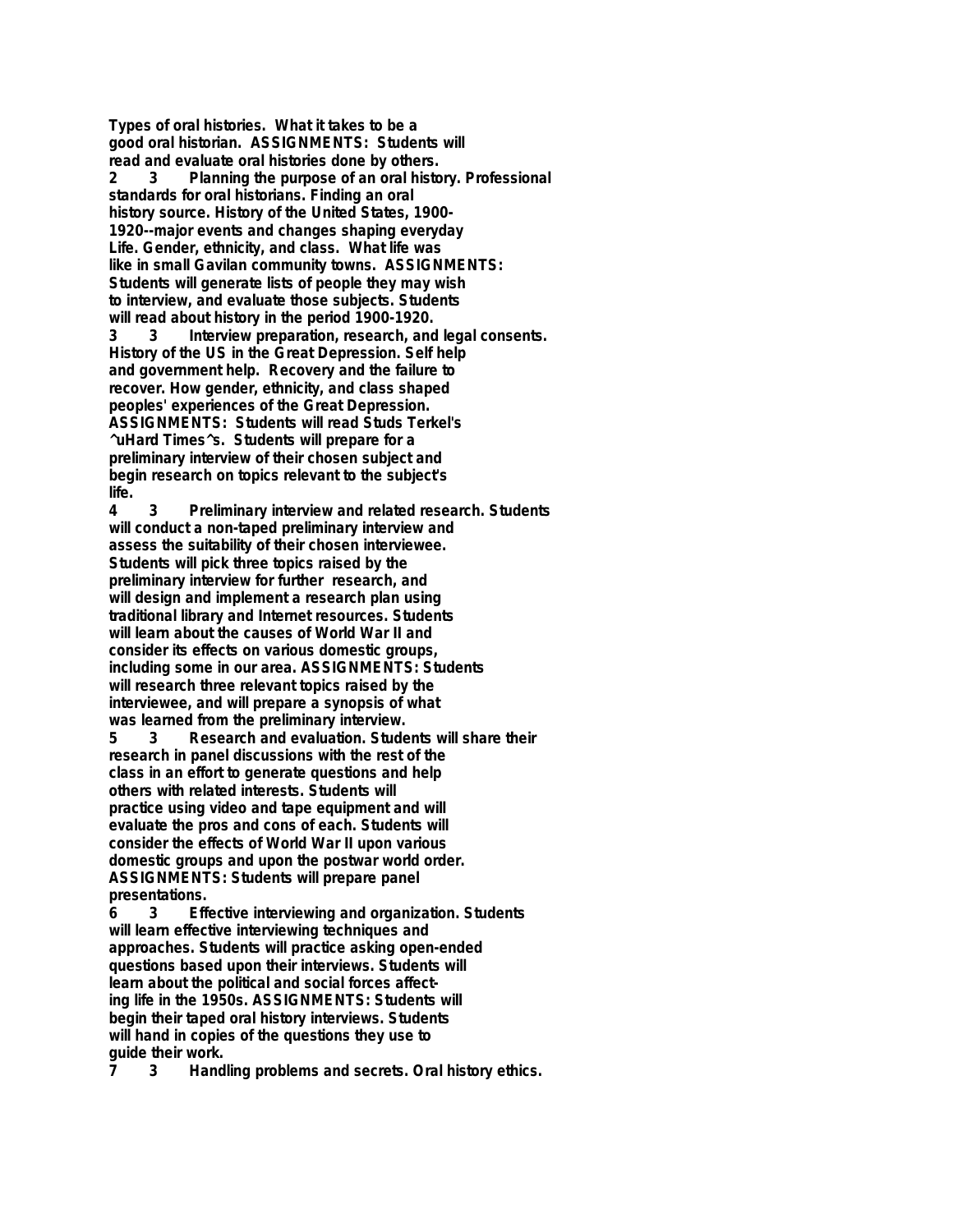**Students will share ideas for solutions to common oral history problems. Students will study the Vietnam war's causes and effects. ASSIGNMENTS: Students will read experts' views on oral history ethics and apply those views to situations they find arising.**

**8 3 Indexing material for library and on-line research. Students will index their oral history tapes using standard indexing practices. Students will use the Internet to determine how indices of various kinds can be used by scholars. Students will look at demographic, social, and ideological changes affecting the country and our local area in the 1960s and 1970s. ASSIGNMENTS: Indexing of first oral history, and explanation of indexing scheme chosen** and why.<br>9  $\frac{3}{3}$ 

**9 3 Transcription. Students will familiarize themselves with arguments for tapes vs. transcribed oral history collections. Students will learn to transcribe oral history, and will choose a significant segment of their work for transcription. Students will study the changes in US economic and social life brought about during the Reagan-Bush era, including the Persian Gulf war. Students will put local trends into a national context. ASSIGNMENTS: Transcription of a significant**

segment, readings.<br>10 3 Verifica **10 3 Verification and the use of oral history in research. Students will learn to work with sources and with traditional research resources to verify facts raised in an oral history. ASSIGNMENT: Students will write an essay about their process of doing the first oral history. Students will read one other student's end-product and will offer**

**process evaluations.** Finding a second source, interview preparations and **consent, research, and preliminary interview. Students will consider changes in the workplace that have occurred in this century. ASSIGNMENTS: Students will find a second interviewee, do preliminary research and interviews. Students will complete readings on the changing nature of the workplace and of work.**

**13-15 9 Extended oral history interviews with second source. Students will consider changes in the home that have occurred in this century. ASSIGNMENTS: Students will complete extended interviews with a second source. Students will complete readings on domestic life and family dynamics.**

**16 3 Indexing and transcription of second interview. ASSIGNMENTS: Indexing and transcription for second interview. Students will complete readings on changes that have occurred in the environment and political sphere in the past century.**

**17 3 Evaluating oral history. Students will work in**